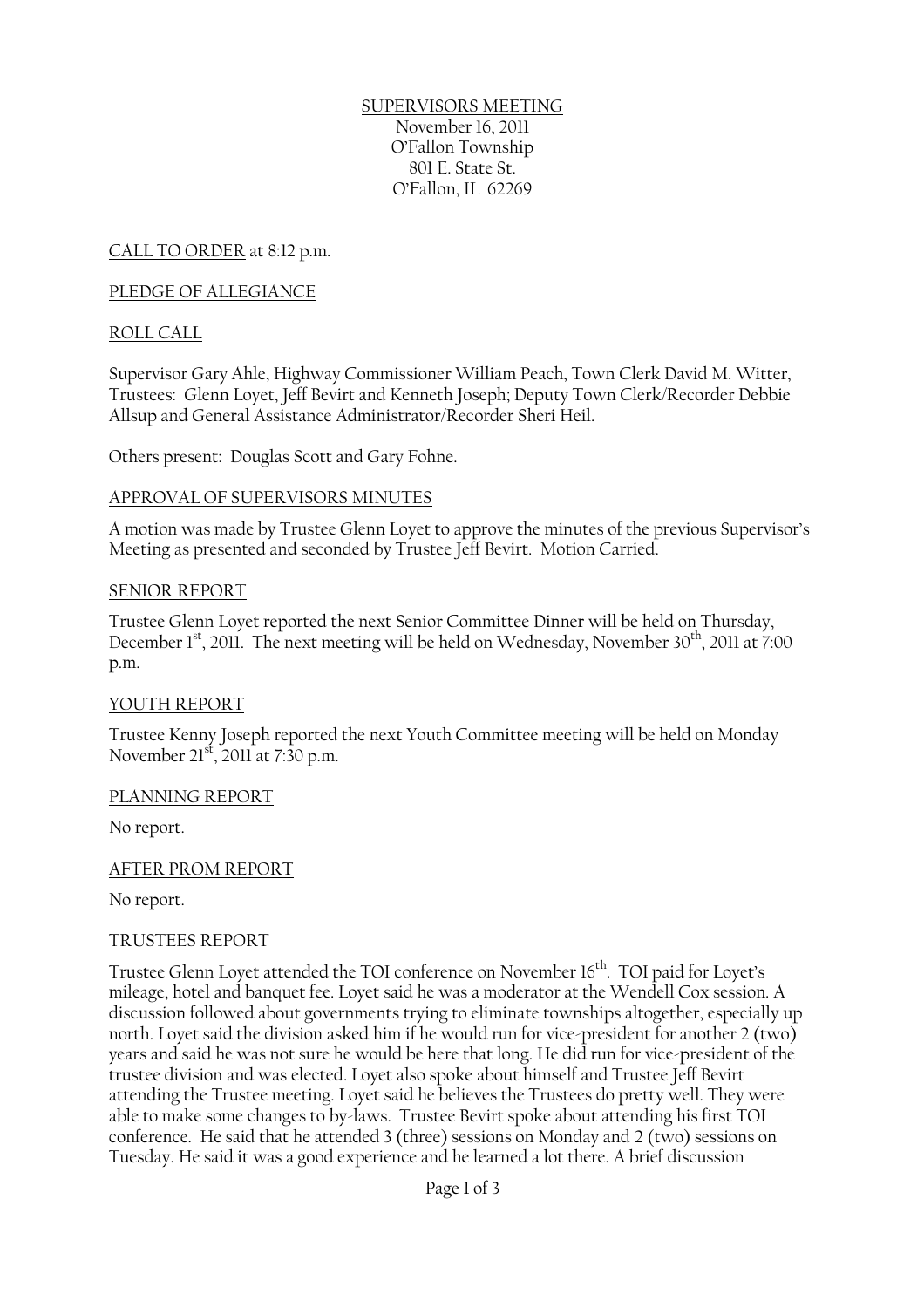followed. Commissioner Peach commented on a bill that was recently passed to pay the regional school superintendents out of the local taxes for 1 (one) year. Discussion followed.

Trustee Bevirt wanted to say thank you to the Township for sending a Veteran's Day card and letter to his father, Charles Bevirt who was among numerous WWII Veterans that were invited to go on the Honor Flight to Washington, DC on November 10<sup>th</sup> and 11<sup>th</sup>. Trustee Bevirt chaperoned his father on the trip and was very impressed at everything that these people do for the attending Veterans. On the flight home, they did a mail call with letters and cards sent ahead of time from friends and relatives. Bevirt said that his father commented; it was almost better than Christmas when he started getting all the mail sent to him. A brief discussion followed.

# TOWN CLERK REPORT

Clerk David Witter spoke about also attending the TOI conference. He attended the Wendell Cox session that the trustees attended. He also went to a session called Introduction to Budgeting and Levies which Trustee Bevirt attended too. Witter attended every educational session that he could and thought the conference was very good, as he learned a lot.

### SUPERVISORS REPORT

The parking light located right before the front entrance way to the building was burned out two weeks ago and it presented a hazard because it was so dark. O'Fallon Electric was contacted to come out and repair the light. For 2 (two) days, the worker came and left after fidgeting with the light, and finally told us that the light always stays on. We told him that light operates on a photo cell. Supervisor Ahle spoke with Mark from O'Fallon Electric and finally got a different worker out here that was able to fix the light. The worker also fixed the timer for the soffit lights on the front of the building. Ahle said that the bill has not been received yet, but he plans on digging his heels over the amount because of the wasted time until somebody qualified came out and did the necessary repairs. Ahle then suggested that maybe they shop around for a different electrician to for maintenance. A brief discussion followed.

# UNFINISHED BUSINESS

None.

# NEW BUSINESS

Supervisor Gary Ahle informed the Board of the Annual Open House on Friday December 16 $^{\rm th}$ , from noon to 2:00 p.m. There will finger foods, beverages and attendance prizes for anybody interested in attending.

A hall rental application was submitted by Amy Sommerkamp to use our facility every Tuesday, from 8:30 a.m. to 11:30 a.m. starting December  $6<sup>th</sup>$ , 2011 for the purpose of Weight Watchers meetings. A motion was made by Supervisor Gary Ahle to approve the hall rental application and seconded by Trustee Gary Hursey. Roll Call: Loyet – aye; Bevirt – aye; Ahle – aye; Joseph – aye; Hursey – aye. Motion carried.

St. Clair County Township Official Association meeting on Thursday November 17<sup>th</sup>, 2011 at 7:00 p.m. at Fayetteville Township, St. Libory Multi Purpose Building 1009 Lincoln Street, St. Libory, IL.